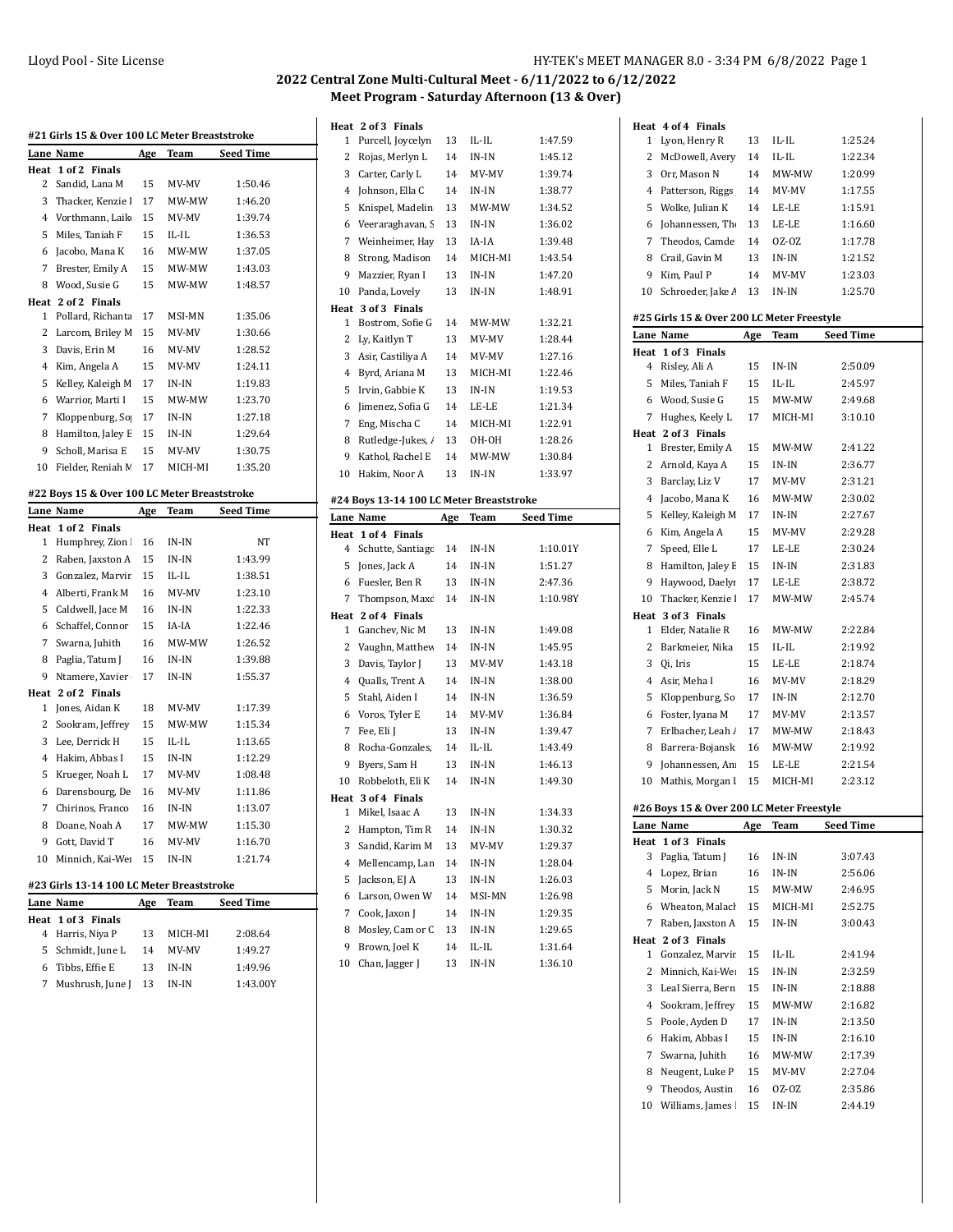$\ddot{\phantom{a}}$ 

# **2022 Central Zone Multi-Cultural Meet - 6/11/2022 to 6/12/2022 Meet Program - Saturday Afternoon (13 & Over)**

| Heat | 3 (#26 Boys 15 & Over 200 LC Meter Freestyle) |     |             |                  |
|------|-----------------------------------------------|-----|-------------|------------------|
| 1    | Darensbourg, De                               | 16  | MV-MV       | 2:10.75          |
| 2    | Chirinos, Franco                              | 16  | $IN-IN$     | 2:06.62          |
| 3    | Schaffel, Connor                              | 15  | IA-IA       | 2:04.80          |
| 4    | Nguyen, Brian N                               | 15  | MV-MV       | 2:02.89          |
| 5    | Sandid, Adam M                                | 17  | MV-MV       | 1:57.59          |
| 6    | Tejeda, Cameron                               | 17  | WI-WI       | 1:58.67          |
|      |                                               |     |             |                  |
| 7    | Alberti, Frank M                              | 16  | MV-MV       | 2:03.35          |
| 8    | Kolbunov, Maxin                               | 15  | IL-IL       | 2:05.43          |
| 9    | Johnson, Kooper                               | 15  | MV-MV       | 2:08.49          |
| 10   | Krueger, Noah L                               | 17  | MV-MV       | 2:11.17          |
|      | #27 Girls 13-14 200 LC Meter Freestyle        |     |             |                  |
|      | Lane Name                                     | Age | Team        | <b>Seed Time</b> |
| Heat | 1 of 4 Finals                                 |     |             |                  |
| 4    | Mushrush, June J                              | 13  | IN-IN       | 2:36.72Y         |
| 5    | Pallamala, Sahas                              | 13  | MW-MW       | 3:11.27          |
| 6    | Harris, Niya P                                | 13  | MICH-MI     | 3:17.57          |
|      | Heat 2 of 4 Finals                            |     |             |                  |
| 2    | Mazzier, Ryan I                               | 13  | $IN-IN$     | 3:03.46          |
| 3    | Strong, Madison                               | 14  | MICH-MI     | 2:50.92          |
| 4    | Rojas, Merlyn L                               | 14  | IN-IN       | 2:48.28          |
| 5    | Kathol, Rachel E                              | 14  | MW-MW       | 2:45.02          |
| 6    | Johnson, Ella C                               | 14  | IN-IN       | 2:45.39          |
| 7    | Wyatt, Sophia M                               | 14  | $IL$ - $IL$ | 2:48.78          |
| 8    | Panda, Lovely                                 | 13  | IN-IN       | 2:51.33          |
| 9    | Meinershagen, V                               | 14  | MV-MV       | 3:08.87          |
| Heat | 3 of 4 Finals                                 |     |             |                  |
| 1    | Kleeman, Jordan                               | 14  | MV-MV       | 2:42.65          |
| 2    | Lasley, Addison J                             | 14  | MICH-MI     | 2:41.15          |
| 3    | Wells, Lexi J                                 | 14  | IN-IN       | 2:37.80          |
| 4    | Irvin, Gabbie K                               | 13  | IN-IN       | 2:33.64          |
| 5    | Hetler, Grace I                               | 14  | IN-IN       | 2:33.48          |
|      |                                               |     |             |                  |
| 6    | Cooper, Paxton K                              | 13  | IL-IL       | 2:33.62          |
| 7    | Jacobo, Mai L                                 | 14  | MW-MW       | 2:33.73          |
| 8    | Bostrom, Sofie G                              | 14  | MW-MW       | 2:40.88          |
| 9    | Carter, Carly L                               | 14  | MV-MV       | 2:42.09          |
| 10   | Veeraraghavan, S                              | 13  | IN-IN       | 2:44.92          |
| Heat | 4 of 4 Finals                                 |     |             |                  |
| 1    | Knispel, Madelin                              | 13  | MW-MW       | 2:33.09          |
| 2    | Vobr, Jaylee M                                | 14  | IA-IA       | 2:31.81          |
| 3    | Tibbs, Effie E                                | 13  | IN-IN       | 2:30.81          |
|      | 4 Ly, Kaitlyn T                               | 13  | MV-MV       | 2:29.83          |
| 5    | Mandanis, Sophi                               | 14  | MV-MV       | 2:16.74          |
| 6    | Belisario, Mikayl                             | 14  | IL-IL       | 2:26.10          |
| 7    | Coe, Claire E                                 | 13  | IN-IN       | 2:30.22          |
| 8    | Sims, Brooklynn                               | 13  | MICH-MI     | 2:31.28          |
| 9    | Hakim, Noor A                                 | 13  | IN-IN       | 2:32.95          |
| 10   | Schmidt, June L                               | 14  | MV-MV       | 2:33.33          |
|      | #28 Boys 13-14 200 LC Meter Freestyle         |     |             |                  |
|      | Lane Name                                     |     |             | <b>Seed Time</b> |
| Heat | 1 of 4 Finals                                 | Age | <u>Team</u> |                  |
| 2    | Schutte, Santiago                             | 14  | IN-IN       | 2:01.23Y         |
| 3    | Robbeloth, Eli K                              | 14  | IN-IN       | 3:08.54          |
|      |                                               |     |             |                  |
| 4    | Rocha-Gonzales,                               | 14  | IL-IL       | 2:49.68          |
| 5    | Byers, Sam H                                  | 13  | IN-IN       | 2:46.35          |
| 6    | Fee, Eli J                                    | 13  | IN-IN       | 2:47.59          |
| 7    | Fuesler, Ben R                                | 13  | IN-IN       | 3:06.79          |
| 8    | Brown, Joel K                                 | 14  | IL-IL       | 3:24.82          |

9 Patterson, Riggs 14 MV-MV NT

|      | Heat 2 of 4 Finals                         |     |         |                  |
|------|--------------------------------------------|-----|---------|------------------|
| 1    | Davis, Taylor J                            | 13  | MV-MV   | 2:44.10          |
| 2    | Mosley, Cam or C                           | 13  | $IN-IN$ | 2:38.96          |
| 3    | Jones, Jack A                              | 14  | IN-IN   | 2:36.53          |
| 4    | Vaughn, Matthew                            | 14  | IN-IN   | 2:32.40          |
| 5    | Lyon, Henry R                              | 13  | IL-IL   | 2:30.89          |
| 6    | Larson, Owen W                             | 14  | MSI-MN  | 2:31.97          |
| 7    | Orr, Mason N                               | 14  | MW-MW   | 2:32.94          |
| 8    | Qualls, Trent A                            | 14  | IN-IN   | 2:37.93          |
| 9    | Ganchev, Nic M                             | 13  | IN-IN   | 2:40.29          |
| 10   | Mikel, Isaac A                             | 13  | IN-IN   | 2:45.05          |
| Heat | 3 of 4 Finals                              |     |         |                  |
| 1    | Corbett, Kyle G                            | 14  | MICH-MI | 2:26.94          |
| 2    | Kim, Paul P                                | 14  | MV-MV   | 2:26.51          |
| 3    | McDowell, Avery                            | 14  | IL-IL   | 2:25.40          |
| 4    | Barton, Remy R                             | 14  | IA-IA   | 2:24.32          |
| 5    | Kline, Garrett E                           | 14  | IN-IN   | 2:22.22          |
| 6    | Crail, Gavin M                             | 13  | IN-IN   | 2:23.20          |
| 7    | Rogers, Jake Z                             | 13  | IN-IN   | 2:24.48          |
| 8    | Wong, Zachary B                            | 14  | IL-IL   | 2:26.14          |
| 9    | Sandid, Karim M                            | 13  | MV-MV   | 2:26.57          |
| 10   | Stahl, Aiden I                             | 14  | $IN-IN$ | 2:27.52          |
|      | Heat 4 of 4 Finals                         |     |         |                  |
| 1    | Mellencamp, Lan                            | 14  | IN-IN   | 2:21.98          |
| 2    | Garay, Roman I                             | 14  | IN-IN   | 2:21.72          |
| 3    | Cremin, Luke A                             | 14  | MV-MV   | 2:19.19          |
| 4    | Johannessen, Tho                           | 13  | LE-LE   | 2:16.17          |
| 5    | Theodos, Camde                             | 14  | 0Z-OZ   | 2:11.05          |
| 6    | Ziser, Brett A                             | 14  | MV-MV   | 2:13.63          |
| 7    | Voros, Tyler E                             | 14  | MV-MV   | 2:17.39          |
| 8    | Cook, Jaxon J                              | 14  | IN-IN   | 2:19.70          |
| 9    | Seibert, Nathanie                          | 14  | IN-IN   | 2:21.87          |
| 10   | Waters Jr., Ja'Von                         | 14  | MICH-MI | 2:21.99          |
|      | #29 Girls 15 & Over 100 LC Meter Butterfly |     |         |                  |
|      | Lane Name                                  |     | Team    | <b>Seed Time</b> |
| Heat | 1 of 3<br><b>Finals</b>                    | Age |         |                  |
| 4    | Wood, Susie G                              | 15  | MW-MW   | 1:40.16          |
| 5    | Fielder, Reniah M                          | 17  | MICH-MI | 1:31.85          |
| 6    | Risley, Ali A                              | 15  | IN-IN   | 1:32.46          |
| 7    | Mayer, Ceci C                              | 15  | MSI-MN  | 1:12.54Y         |
|      | Heat 2 of 3 Finals                         |     |         |                  |
| T.   | Thacker, Kenzie l                          | 17  | MW-MW   | 1:27.95          |
| 2    | Johannessen, An                            | 15  | LE-LE   | 1:21.07          |
| 3    | Arnold, Kaya A                             | 15  | IN-IN   | 1:19.34          |
| 4    | Scholl, Marisa E                           | 15  | MV-MV   | 1:18.69          |
| 5    | Hamilton, Jaley E                          | 15  | IN-IN   | 1:17.43          |
| 6    | Barclay, Liz V                             | 17  | MV-MV   | 1:17.71          |
| 7    | Davis, Erin M                              | 16  | MV-MV   | 1:19.05          |
| 8    | Pollard, Richanta                          | 17  | MSI-MN  | 1:20.16          |
| 9    | Brester, Emily A                           | 15  | MW-MW   | 1:22.97          |
| 10   | Speed, Elle L                              | 17  | LE-LE   | 1:29.47          |

|      | Heat 3 of 3 Finals                        |     |             |                  |
|------|-------------------------------------------|-----|-------------|------------------|
| 1    | Mathis, Morgan I                          | 15  | MICH-MI     | 1:13.71          |
| 2    | Barrera-Bojansk                           | 16  | MW-MW       | 1:12.94          |
| 3    | Foster, Iyana M                           | 17  | MV-MV       | 1:09.95          |
| 4    | Kelley, Kaleigh M                         | 17  | IN-IN       | 1:08.00          |
| 5    | Asir, Meha I                              | 16  | MV-MV       | 1:06.80          |
| 6    | Elder, Natalie R                          | 16  | MW-MW       | 1:07.61          |
| 7    | Kloppenburg, So                           | 17  | IN-IN       | 1:09.85          |
| 8    | Qi, Iris                                  | 15  | LE-LE       | 1:09.99          |
| 9    | Kim, Angela A                             | 15  | MV-MV       | 1:13.33          |
| 10   | Barkmeier, Nika                           | 15  | IL-IL       | 1:16.68          |
|      |                                           |     |             |                  |
|      | #30 Boys 15 & Over 100 LC Meter Butterfly |     |             |                  |
|      | Lane Name                                 | Age | Team        | <b>Seed Time</b> |
| Heat | 1 of 3 Finals                             |     |             |                  |
| 4    | Paglia, Tatum J                           | 16  | IN-IN       | NΤ               |
|      | 5 Raben, Jaxston A                        | 15  | IN-IN       | 1:42.21          |
| 6    | Morin, Jack N                             | 15  | MW-MW       | 1:52.32          |
|      | Heat 2 of 3 Finals                        |     |             |                  |
| 1    | Gonzalez, Marvir                          | 15  | IL-IL       | 1:20.78          |
| 2    | Theodos, Austin                           | 16  | OZ-OZ       | 1:17.81          |
| 3    | Schaffel, Connor                          | 15  | IA-IA       | 1:15.32          |
| 4    | Swarna, Juhith                            | 16  | MW-MW       | 1:12.72          |
| 5    | Leal Sierra, Bern                         | 15  | IN-IN       | 1:10.07          |
| 6    | Gott, David T                             | 16  | MV-MV       | 1:10.37          |
| 7    | Caldwell, Jace M                          | 16  | IN-IN       | 1:14.89          |
| 8    | Lee, Derrick H                            | 15  | $IL$ - $IL$ | 1:15.41          |
| 9    | Sookram, Jeffrey                          | 15  | MW-MW       | 1:18.62          |
| 10   | Williams, James !                         | 15  | IN-IN       | 1:23.54          |
|      | Heat 3 of 3 Finals                        |     |             |                  |
| 1    | Jones, Aidan K                            | 18  | MV-MV       | 1:08.18          |
| 2    | Hakim, Abbas I                            | 15  | IN-IN       | 1:04.13          |
| 3    | Neugent, Luke P                           | 15  | MV-MV       | 1:03.86          |
| 4    | Rose, Don J                               | 17  | IL-IL       | 1:01.29          |
| 5    | Tejeda, Cameron                           | 17  | WI-WI       | 58.12            |
| 6    | Sandid, Adam M                            | 17  | MV-MV       | 59.72            |
| 7    | Nguyen, Brian N                           | 15  | MV-MV       | 1:01.75          |
| 8    | Doane, Noah A                             | 17  | MW-MW       | 1:04.10          |
| 9    | Darensbourg, De                           | 16  | MV-MV       | 1:07.52          |
| 10   | Poole, Ayden D                            | 17  | IN-IN       | 1:08.24          |
|      |                                           |     |             |                  |
|      | #31 Girls 13-14 100 LC Meter Butterfly    |     |             |                  |
|      | Lane Name                                 | Age | Team        | Seed Time        |
| Heat | 1 of 2 Finals                             |     |             |                  |
| 1    | Pallamala, Sahas                          | 13  | MW-MW       | 1:44.55          |
| 2    | Lasley, Addison J                         | 14  | MICH-MI     | 1:29.74          |
| 3    | Purcell, Joycelyn                         | 13  | IL-IL       | 1:29.04          |
| 4    | Cooper, Paxton K                          | 13  | IL-IL       | 1:23.53          |
| 5    | Eng, Mischa C                             | 14  | MICH-MI     | 1:21.70          |
| 6    | Sowa, BA                                  | 13  | WI-WI       | 1:22.70          |
| 7    |                                           |     |             |                  |
|      | Sims, Brooklynn                           | 13  | MICH-MI     | 1:24.53          |
| 8    | Rojas, Merlyn L                           | 14  | IN-IN       | 1:29.39          |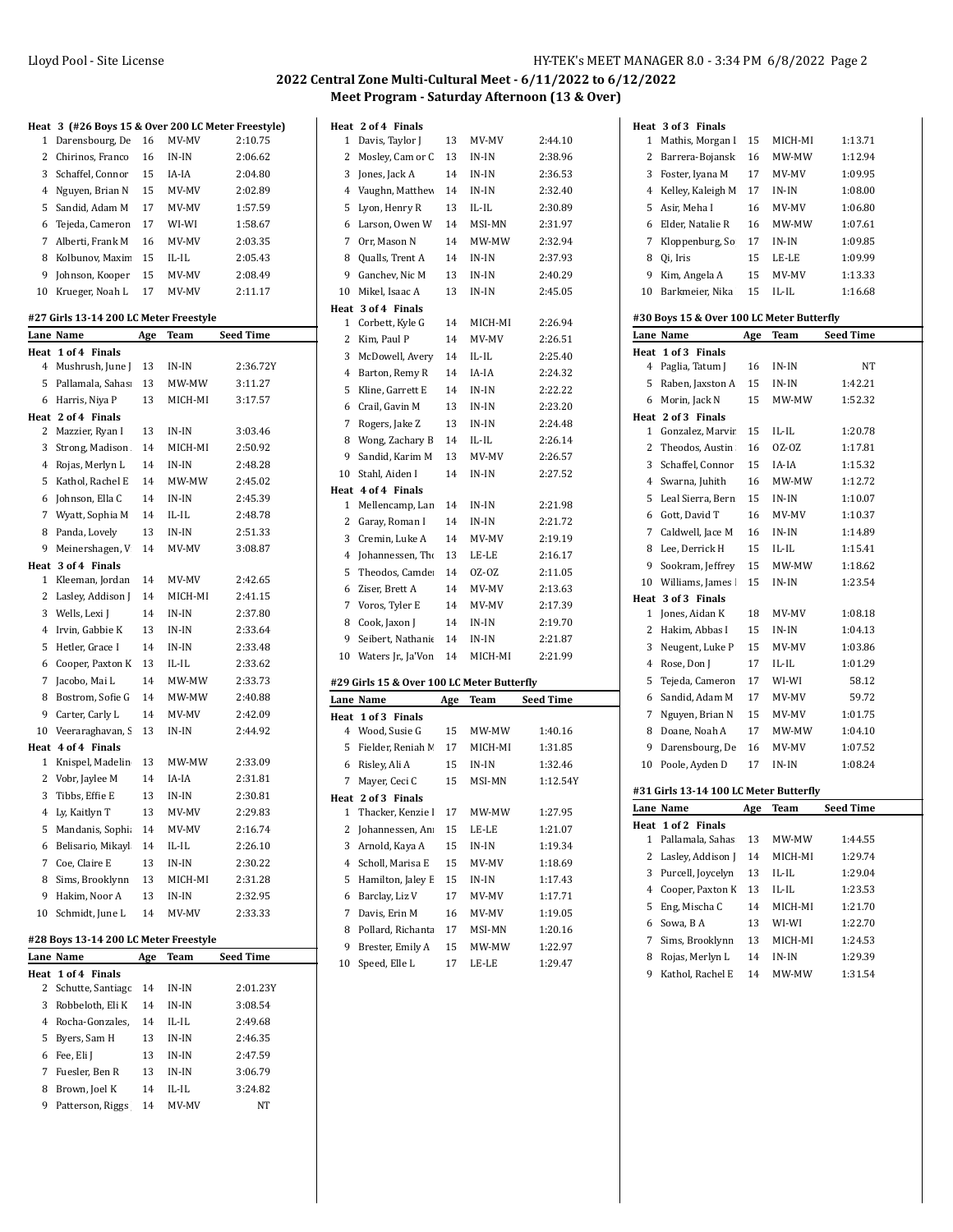|                | Heat 2 (#31 Girls 13-14 100 LC Meter Butterfly) |            |             |                  |
|----------------|-------------------------------------------------|------------|-------------|------------------|
| 1              | Kleeman, Jordan                                 | 14         | MV-MV       | 1:18.61          |
| 2              | Jacobo, Mai L                                   | 14         | MW-MW       | 1:16.45          |
| 3              | Bostrom, Sofie G                                | 14         | MW-MW       | 1:14.94          |
| 4              | Vobr, Jaylee M                                  | 14         | IA-IA       | 1:11.04          |
| 5              | Asir, Castiliya A                               | 14         | MV-MV       | 1:09.56          |
| 6              | Mandanis, Sophi                                 | 14         | MV-MV       | 1:10.70          |
| 7              | Coe, Claire E                                   | 13         | IN-IN       | 1:14.40          |
| 8              | Jimenez, Sofia G                                | 14         | LE-LE       | 1:15.35          |
| 9              | Hetler, Grace I                                 | 14         | IN-IN       | 1:17.11          |
| 10             | Rutledge-Jukes, /                               | 13         | OH-OH       | 1:18.79          |
|                | #32 Boys 13-14 100 LC Meter Butterfly           |            |             |                  |
|                | Lane Name                                       | Age        | Team        | <b>Seed Time</b> |
|                | Heat 1 of 3 Finals                              |            |             |                  |
| 4              | Schutte, Santiago                               | 14         | IN-IN       | 1:04.74Y         |
| 5              | Jackson, EJ A                                   | 13         | IN-IN       | 59.29Y           |
| 6              | Thompson, Maxo                                  | 14         | IN-IN       | 1:00.66Y         |
|                | Heat 2 of 3 Finals                              |            |             |                  |
| 1              | Byers, Sam H                                    | 13         | $IN-IN$     | 1:31.26          |
| 2              | Vaughn, Matthev                                 | 14         | IN-IN       | 1:28.63          |
| 3              | Estrada, Ian A                                  | 14         | IL-IL       | 1:21.29          |
| 4              | Garay, Roman I                                  | 14         | IN-IN       | 1:15.44          |
| 5              | Hampton, Tim R                                  | 14         | IN-IN       | 1:14.12          |
| 6              | Stahl, Aiden I                                  | 14         | IN-IN       | 1:14.73          |
| 7              | Barton, Remy R                                  | 14         | IA-IA       | 1:17.65          |
| 8              | Seibert, Nathanie                               | 14         | IN-IN       | 1:27.15          |
| 9              | Ganchev, Nic M                                  | 13         | IN-IN       | 1:29.34          |
| 10             | Brown, Joel K                                   | 14         | $IL$ - $IL$ | 1:47.72          |
|                | Heat 3 of 3 Finals                              |            |             |                  |
| 1              | Lyon, Henry R                                   | 13         | $IL$ - $IL$ | 1:13.84          |
| 2              | Mellencamp, Lan                                 | 14         | $IN-IN$     | 1:12.62          |
| 3              | Waters Jr., Ja'Von                              | 14         | MICH-MI     | 1:10.67          |
| $\overline{4}$ | Schroeder, Jake /                               | 13         | $IN-IN$     | 1:07.19          |
| 5              | Wolke, Julian K                                 | 14         | LE-LE       | 1:05.33          |
| 6              | Ziser, Brett A                                  | 14         | MV-MV       | 1:06.69          |
| 7              | Theodos, Camde                                  | 14         | OZ-OZ       | 1:10.01          |
| 8              | Crail, Gavin M                                  | 13         | IN-IN       | 1:11.89          |
| 9              | Cook, Jaxon J                                   | 14         | IN-IN       | 1:13.30          |
| 10             | Orr, Mason N                                    | 14         | MW-MW       | 1:14.09          |
|                |                                                 |            |             |                  |
|                | #33 Girls 15 & Over 200 LC Meter Backstroke     |            |             |                  |
|                | Lane Name                                       | <b>Age</b> | Team        | <b>Seed Time</b> |
| Heat<br>2      | $1$ of $2$<br><b>Finals</b><br>Johannessen, An  | 15         | LE-LE       | 3:12.91          |
| 3              | Pollard, Richanta                               | 17         | MSI-MN      | 3:03.10          |
| 4              | Risley, Ali A                                   | 15         | IN-IN       | 2:59.31          |
| 5              | Sandid, Lana M                                  | 15         | MV-MV       | 2:55.87          |
| 6              | Erlbacher, Leah /                               | 17         | MW-MW       | 2:58.60          |
| 7              | Warrior, Marti I                                | 15         | MW-MW       | 2:59.65          |
|                |                                                 |            |             |                  |

8 Mayer, Ceci C 15 MSI-MN 3:03.65

|    | Heat 2 of 2 Finals |    |           |         |
|----|--------------------|----|-----------|---------|
| 1  | Haywood, Daelyi    | 17 | LE-LE     | 2:48.17 |
| 2  | Jacobo, Mana K     | 16 | MW-MW     | 2:45.25 |
| 3  | Foster, Iyana M    | 17 | MV-MV     | 2:39.90 |
| 4  | Elder. Natalie R   | 16 | MW-MW     | 2:35.79 |
| 5. | Vorthmann, Laik    | 15 | MV-MV     | 2.32.38 |
| 6  | Asir. Meha I       | 16 | MV-MV     | 2:34.62 |
| 7  | Davis. Erin M      | 16 | MV-MV     | 2:37.66 |
| 8  | Larcom, Briley M   | 15 | MV-MV     | 2:43.46 |
| 9  | Barkmeier, Nika    | 15 | $II.-II.$ | 2:45.35 |
| 10 | Barrera-Bojansk    | 16 | MW-MW     | 2:55.02 |

### **#34 Boys 15 & Over 200 LC Meter Backstroke**

|                | Lane Name                               | Age | Team           | <b>Seed Time</b> |
|----------------|-----------------------------------------|-----|----------------|------------------|
| Heat           | 1 of 2 Finals                           |     |                |                  |
| 4              | Wheaton, Malach                         | 15  | MICH-MI        | 3:32.61          |
| 5              | Williams, James I                       | 15  | $\text{IN-IN}$ | 2:52.56          |
| 6              | Lopez, Brian                            | 16  | $IN-IN$        | 3:10.85          |
| Heat           | 2 of 2 Finals                           |     |                |                  |
| 2              | Doane, Noah A                           | 17  | MW-MW          | 2:44.10          |
| 3              | Johnson, Kooper                         | 15  | MV-MV          | 2:34.64          |
| $\overline{4}$ | Nguyen, Brian N                         | 15  | MV-MV          | 2:20.08          |
| 5              | Tejeda, Cameron                         | 17  | WI-WI          | 2:11.88          |
| 6              | Alberti, Frank M                        | 16  | MV-MV          | 2:14.40          |
| 7              | Kolbunov, Maxin                         | 15  | $IL$ - $IL$    | 2:21.50          |
| 8              | Leal Sierra, Bern                       | 15  | IN-IN          | 2:39.58          |
| 9              | Theodos, Austin                         | 16  | OZ-OZ          | 2:52.24          |
|                | #35 Girls 13-14 200 LC Meter Backstroke |     |                |                  |
|                | Lane Name                               | Age | Team           | <b>Seed Time</b> |
| Heat           | 1 of 2 Finals                           |     |                |                  |
| 2              | Veeraraghavan, S                        | 13  | IN-IN          | 3:22.97          |
| 3              | Panda, Lovely                           | 13  | IN-IN          | 3:19.72          |
| $\overline{4}$ | Tibbs, Effie E                          | 13  | $IN-IN$        | 3:07.29          |
| 5              | Weinheimer, Hay                         | 13  | IA-IA          | 2:56.71          |
| 6              | Wyatt, Sophia M                         | 14  | $IL$ - $IL$    | 2:59.53          |
| 7              | Johnson, Ella C                         | 14  | IN-IN          | 3:10.20          |
| 8              | Lasley, Addison J                       | 14  | MICH-MI        | 3:21.69          |
| 9              | Irvin. Gabbie K                         | 13  | $IN-IN$        | 2:34.60Y         |
|                | Heat 2 of 2 Finals                      |     |                |                  |
| 1              | Coe, Claire E                           | 13  | IN-IN          | 2:52.78          |
| 2              | Asir, Castiliya A                       | 14  | MV-MV          | 2:46.72          |
| 3              | Sowa, BA                                | 13  | WI-WI          | 2:42.65          |
| $\overline{4}$ | Jimenez, Sofia G                        | 14  | LE-LE          | 2:40.96          |
| 5              | Eng, Mischa C                           | 14  | MICH-MI        | 2:33.47          |
| 6              | Belisario, Mikayl                       | 14  | IL-IL          | 2:37.05          |
| 7              | Byrd, Ariana M                          | 13  | MICH-MI        | 2:41.74          |
| 8              | Ly, Kaitlyn T                           | 13  | MV-MV          | 2:46.68          |
| 9              | Cooper, Paxton K                        | 13  | IL-IL          | 2:50.21          |
| 10             | Knispel, Madelin                        | 13  | MW-MW          | 2:54.09          |
|                | #36 Boys 13-14 200 LC Meter Backstroke  |     |                |                  |
|                | Lane Name                               | Age | <b>Team</b>    | <b>Seed Time</b> |
| Heat           | 1 of 2 Finals                           |     |                |                  |
| 3              | Davis, Taylor J                         | 13  | MV-MV          | 3:02.71Y         |
| 4              | Jones, Jack A                           | 14  | IN-IN          | 3:08.80          |
| 5              | Rogers, Jake Z                          | 13  | $IN-IN$        | 2:56.99          |
| 6              | Kim, Paul P                             | 14  | MV-MV          | 3:01.03          |

 Mikel, Isaac A 13 IN-IN 2:21.44Y 8 Robbeloth, Eli K 14 IN-IN NT

|                | Heat 2 of 2 Finals                        |     |                |                  |
|----------------|-------------------------------------------|-----|----------------|------------------|
| 1              | Mosley, Cam or C                          | 13  | $IN-IN$        | 2:46.27          |
| 2              | Corbett, Kyle G                           | 14  | MICH-MI        | 2:43.38          |
| 3              | Barton, Remy R                            | 14  | IA-IA          | 2:41.76          |
| 4              | Schroeder, Jake A                         | 13  | IN-IN          | 2:37.07          |
| 5              | Cremin, Luke A                            | 14  | MV-MV          | 2:35.21          |
| 6              | Johannessen, The                          | 13  | LE-LE          | 2:35.80          |
| 7              | Garay, Roman I                            | 14  | IN-IN          | 2:37.86          |
| 8              | Wong, Zachary B                           | 14  | IL-IL          | 2:41.89          |
| 9              | Kline, Garrett E                          | 14  | IN-IN          | 2:43.43          |
| 10             | Larson, Owen W                            | 14  | MSI-MN         | 2:53.68          |
|                |                                           |     |                |                  |
|                | #37 Girls 15 & Over 50 LC Meter Freestyle |     |                |                  |
|                | Lane Name                                 | Age | Team           | <b>Seed Time</b> |
| Heat           | 1 of 4 Finals                             |     |                |                  |
| 4              | Hughes, Keely L                           | 17  | MICH-MI        | 38.41            |
| 5              | Fielder, Reniah M                         | 17  | MICH-MI        | 35.11            |
| 6              | Risley, Ali A                             | 15  | IN-IN          | 36.31            |
|                | Heat 2 of 4 Finals<br>Wood, Susie G       |     | MW-MW          |                  |
| 1              |                                           | 15  |                | 34.19            |
| 2              | Mayer, Ceci C                             | 15  | MSI-MN         | 33.99            |
| 3              | Sandid, Lana M                            | 15  | MV-MV          | 33.63            |
| $\overline{4}$ | Arnold, Kaya A                            | 15  | $IN-IN$        | 33.01            |
| 5              | Barclay, Liz V                            | 17  | MV-MV          | 32.79            |
| 6              | Brester, Emily A                          | 15  | MW-MW          | 32.90            |
| 7              | Warrior, Marti I                          | 15  | MW-MW          | 33.18            |
| 8              | Thacker, Kenzie I                         | 17  | MW-MW          | 33.78            |
| 9              | Pollard, Richanta                         | 17  | MSI-MN         | 34.17            |
|                | Heat 3 of 4 Finals                        |     |                |                  |
| 1              | Davis, Erin M                             | 16  | MV-MV          | 31.17            |
| 2              | Elder, Natalie R                          | 16  | MW-MW          | 30.61            |
| 3              | Scholl, Marisa E                          | 15  | MV-MV          | 30.38            |
| 4              | Barrera-Bojansk                           | 16  | MW-MW          | 30.27            |
| 5              | Kelley, Kaleigh M                         | 17  | IN-IN          | 29.99            |
| 6              | Mathis, Morgan I                          | 15  | MICH-MI        | 30.17            |
| 7              | Hamilton, Jaley E                         | 15  | IN-IN          | 30.28            |
| 8              | Haywood, Daelyi                           | 17  | LE-LE          | 30.51            |
| 9              | Tidmore, Savann                           | 15  | LE-LE          | 30.72            |
| 10             | Miles, Taniah F<br>Heat 4 of 4 Finals     | 15  | IL-IL          | 31.24            |
| 1              | Jacobo, Mana K                            | 16  | MW-MW          | 29.55            |
| 2              | Kim, Angela A                             | 15  | MV-MV          | 29.42            |
| 3              | Barkmeier, Nika                           | 15  | IL-IL          | 29.10            |
| 4              | Erlbacher, Leah /                         | 17  | MW-MW          |                  |
| 5              | Kloppenburg, So                           | 17  | IN-IN          | 28.65<br>27.55   |
| 6              | Asir, Meha I                              |     |                |                  |
| 7              |                                           | 16  | MV-MV<br>MV-MV | 28.49            |
|                | Foster, Iyana M                           | 17  |                | 28.83            |
| 8              | Qi, Iris                                  | 15  | LE-LE          | 29.13            |
| 9              | Speed, Elle L                             | 17  | LE-LE          | 29.44            |
| 10             | Larcom, Briley M                          | 15  | MV-MV          | 29.59            |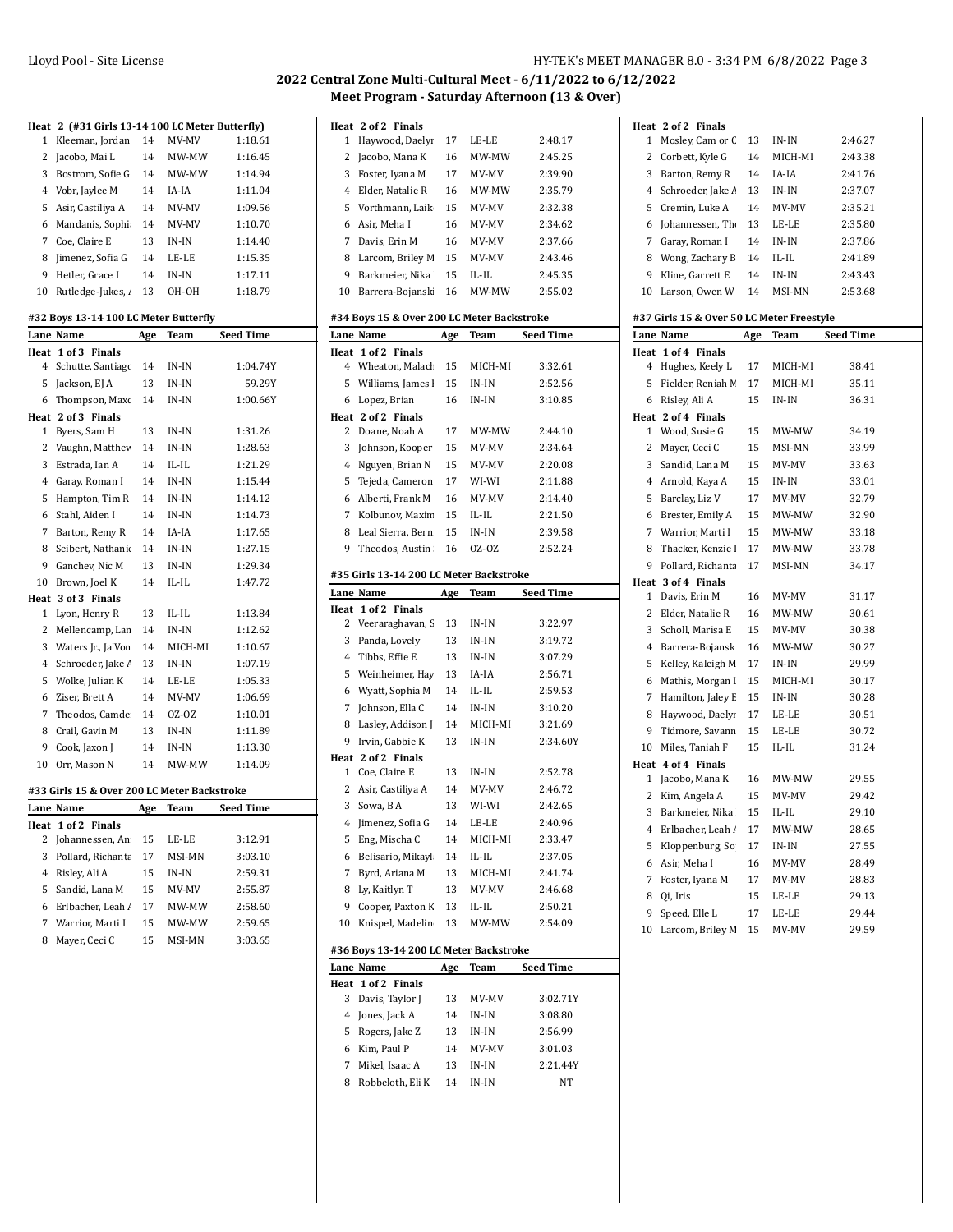| #38 Boys 15 & Over 50 LC Meter Freestyle |                                       |            |         |                  |
|------------------------------------------|---------------------------------------|------------|---------|------------------|
|                                          | Lane Name                             | <u>Age</u> | Team    | <b>Seed Time</b> |
| Heat                                     | 1 of 3 Finals                         |            |         |                  |
| 1                                        | Wheaton, Malacł                       | 15         | MICH-MI | 34.11            |
| 2                                        | Paglia, Tatum J                       | 16         | IN-IN   | 33.59            |
| 3                                        | Morin, Jack N                         | 15         | MW-MW   | 32.33            |
| 4                                        | Gonzalez, Marvir                      | 15         | IL-IL   | 31.58            |
| 5                                        | Theodos, Austin                       | 16         | OZ-OZ   | 29.94            |
| 6                                        | Lee, Derrick H                        | 15         | IL-IL   | 30.86            |
| 7                                        | Lopez, Brian                          | 16         | IN-IN   | 31.77            |
| 8                                        | Williams, James                       | 15         | IN-IN   | 33.41            |
| 9                                        | Ntamere, Xavier                       | 17         | IN-IN   | 33.92            |
| 10                                       | Raben, Jaxston A                      | 15         | IN-IN   | 36.91            |
| Heat                                     | 2 of 3 Finals                         |            |         |                  |
| 1                                        | Leal Sierra, Bern                     | 15         | IN-IN   | 29.49            |
| 2                                        | Neugent, Luke P                       | 15         | MV-MV   | 28.82            |
| 3                                        | Caldwell, Jace M                      | 16         | IN-IN   | 28.03            |
| 4                                        | Chirinos, Franco                      | 16         | IN-IN   | 27.71            |
| 5                                        | Doane, Noah A                         | 17         | MW-MW   | 27.33            |
| 6                                        | Poole, Ayden D                        | 17         | IN-IN   | 27.47            |
| 7                                        | Hakim, Abbas I                        | 15         | IN-IN   | 27.95            |
| 8                                        | Gott. David T                         | 16         | MV-MV   | 28.54            |
| 9                                        | Humphrey, Zion                        | 16         | IN-IN   | 29.45            |
| 10                                       | Swarna, Juhith                        | 16         | MW-MW   | 29.53            |
| Heat                                     | 3 of 3 Finals                         |            |         |                  |
| 1                                        | Krueger, Noah L                       | 17         | MV-MV   | 26.93            |
| 2                                        | Schaffel, Connor                      | 15         | IA-IA   | 26.54            |
| 3                                        | Jones, Aidan K                        | 18         | MV-MV   | 26.26            |
| 4                                        | Rose, Don J                           | 17         | IL-IL   | 25.41            |
| 5                                        | Sandid, Adam M                        | 17         | MV-MV   | 24.29            |
| 6                                        | Tejeda, Cameron                       | 17         | WI-WI   | 24.77            |
| 7                                        | Singleton, Eddis                      | 40         | LE-LE   | 26.00            |
| 8                                        | Sookram, Jeffrey                      | 15         | MW-MW   | 26.34            |
| 9                                        | Darensbourg, De                       | 16         | MV-MV   | 26.68            |
| 10                                       | Johnson, Kooper                       | 15         | MV-MV   | 26.97            |
|                                          |                                       |            |         |                  |
|                                          | #39 Girls 13-14 50 LC Meter Freestyle |            |         |                  |
|                                          | Lane Name                             | Age        | Team    | <b>Seed Time</b> |
| 2                                        | Heat 1 of 4 Finals<br>Harris, Niya P  | 13         | MICH-MI | 42.82            |
| 3                                        | Meinershagen, V                       | 14         | MV-MV   | 38.96            |
| 4                                        | Cooper, Paxton K                      | 13         | IL-IL   | 35.95            |
| 5                                        |                                       | 14         |         | 35.35            |
|                                          | Eng, Mischa C                         | 14         | MICH-MI |                  |
| 6                                        | Strong, Madison                       |            | MICH-MI | 35.51            |
| 7                                        | Pallamala, Sahas                      | 13         | MW-MW   | 38.23            |
| 8                                        | Purcell, Joycelyn                     | 13         | IL-IL   | 39.31            |
| 9                                        | Mushrush, June J                      | 13         | IN-IN   | 31.97Y           |
| Heat<br>1                                | 2 of 4 Finals<br>Kathol, Rachel E     | 14         | MW-MW   | 35.18            |
| 2                                        | Mazzier, Ryan I                       | 13         | IN-IN   | 34.63            |
|                                          | Johnson, Ella C                       |            |         |                  |
| 3                                        |                                       | 14         | IN-IN   | 34.49            |
| 4                                        | Lasley, Addison J<br>Wyatt, Sophia M  | 14         | MICH-MI | 33.17            |
| 5                                        |                                       | 14         | IL-IL   | 32.81<br>32.82   |
| 6                                        | Carter, Carly L                       | 14         | MV-MV   |                  |
| 7                                        | Irvin, Gabbie K                       | 13         | IN-IN   | 33.59            |
| 8                                        | Sowa, B A                             | 13         | WI-WI   | 34.58            |
| 9                                        | Hakim, Noor A                         | 13         | IN-IN   | 34.65            |
| 10                                       | Veeraraghavan, S                      | 13         | IN-IN   | 35.24            |

| Heat | 3 of 4 Finals                        |     |             |           |
|------|--------------------------------------|-----|-------------|-----------|
| 1    | Tibbs, Effie E                       | 13  | IN-IN       | 32.67     |
| 2    | Weinheimer, Hay                      | 13  | IA-IA       | 32.28     |
| 3    | Wells, Lexi J                        | 14  | $IN-IN$     | 32.12     |
| 4    | Kleeman, Jordan                      | 14  | MV-MV       | 31.81     |
| 5    | Ly, Kaitlyn T                        | 13  | MV-MV       | 31.65     |
| 6    | Jacobo, Mai L                        | 14  | MW-MW       | 31.77     |
| 7    | Sims, Brooklynn                      | 13  | MICH-MI     | 31.97     |
| 8    | Bostrom, Sofie G                     | 14  | MW-MW       | 32.19     |
| 9    | Rojas, Merlyn L                      | 14  | IN-IN       | 32.47     |
| 10   | Coe, Claire E                        | 13  | IN-IN       | 32.79     |
|      | Heat 4 of 4 Finals                   |     |             |           |
| 1    | Schmidt, June L                      | 14  | MV-MV       | 31.37     |
| 2    | Knispel, Madelin                     | 13  | MW-MW       | 30.96     |
| 3    | Belisario, Mikayl                    | 14  | IL-IL       | 30.70     |
| 4    | Byrd, Ariana M                       | 13  | MICH-MI     | 29.49     |
| 5    | Jimenez, Sofia G                     | 14  | LE-LE       | 28.62     |
| 6    | Mandanis, Sophi                      | 14  | MV-MV       | 29.21     |
| 7    | Asir, Castiliya A                    | 14  | MV-MV       | 29.79     |
| 8    | Hetler, Grace I                      | 14  | IN-IN       | 30.71     |
| 9    | Rutledge-Jukes, /                    | 13  | OH-OH       | 31.29     |
| 10   | Vobr, Jaylee M                       | 14  | IA-IA       | 31.61     |
|      | #40 Boys 13-14 50 LC Meter Freestyle |     |             |           |
|      |                                      |     |             |           |
| Heat | Lane Name<br>1 of 5 Finals           | Age | Team        | Seed Time |
| 4    | Schutte, Santiago                    | 14  | IN-IN       | 24.69Y    |
| 5    | Robbeloth, Eli K                     | 14  | IN-IN       | 39.26     |
| 6    | Fuesler, Ben R                       | 13  | IN-IN       | 39.47     |
| 7    | Thompson, Maxc                       | 14  | IN-IN       | 24.90Y    |
| Heat | 2 of 5 Finals                        |     |             |           |
| 1    | Davis, Taylor J                      | 13  | MV-MV       | 34.92     |
| 2    | Jones, Jack A                        | 14  | IN-IN       | 34.41     |
| 3    | Fee, Eli J                           | 13  | IN-IN       | 34.34     |
| 4    | Byers, Sam H                         | 13  | IN-IN       | 33.18     |
| 5    | Larson, Owen W                       | 14  | MSI-MN      | 31.94     |
| 6    | Chan, Jagger J                       | 13  | IN-IN       | 32.51     |
| 7    | Mikel, Isaac A                       | 13  | IN-IN       | 33.43     |
| 8    | Estrada, Ian A                       | 14  | IL-IL       | 34.39     |
| 9    | Ganchev, Nic M                       | 13  | IN-IN       | 34.74     |
| 10   | Rocha-Gonzales,                      | 14  | $IL$ - $IL$ | 36.25     |
|      | Heat 3 of 5 Finals                   |     |             |           |
|      | 1 Lyon, Henry R                      | 13  | IL-IL       | 31.62     |
| 2    | Corbett, Kyle G                      | 14  | MICH-MI     | 30.72     |
| 3    |                                      |     | MV-MV       | 30.68     |
| 4    | Sandid, Karim M                      | 13  |             |           |
|      | Stahl, Aiden I                       | 14  | IN-IN       | 30.06     |
| 5    | Orr, Mason N                         | 14  | MW-MW       | 29.87     |
| 6    | Wong, Zachary B                      | 14  | IL-IL       | 30.02     |
| 7    | Waters Jr., Ja'Von                   | 14  | MICH-MI     | 30.52     |
| 8    | Johannessen, The                     | 13  | LE-LE       | 30.71     |
| 9    | Qualls, Trent A                      | 14  | IN-IN       | 30.83     |

|    | Heat 4 of 5 Finals                                |    |         |           |  |
|----|---------------------------------------------------|----|---------|-----------|--|
| 1  | Hampton, Tim R                                    | 14 | IN-IN   | 29.69     |  |
| 2  | Rogers, Jake Z                                    | 13 | IN-IN   | 29.61     |  |
| 3  | Crail, Gavin M                                    | 13 | IN-IN   | 29.45     |  |
|    | 4 Garay, Roman I                                  | 14 | IN-IN   | 29.27     |  |
| 5  | McDowell, Avery                                   | 14 | IL-IL   | 28.86     |  |
|    | 6 Kim, Paul P                                     | 14 | MV-MV   | 28.91     |  |
| 7  | Mellencamp, Lan                                   | 14 | IN-IN   | 29.43     |  |
| 8  | Cook, Jaxon J                                     | 14 | IN-IN   | 29.52     |  |
| 9  | Mosley, Cam or C                                  | 13 | IN-IN   | 29.67     |  |
|    | 10 Brown, Joel K                                  | 14 | IL-IL   | 29.75     |  |
|    | Heat 5 of 5 Finals                                |    |         |           |  |
| 1  | Kline, Garrett E                                  | 14 | IN-IN   | 28.54     |  |
| 2  | Seibert, Nathanie                                 | 14 | IN-IN   | 28.31     |  |
| 3  | Schroeder, Jake A                                 | 13 | IN-IN   | 27.92     |  |
|    | 4 Patterson, Riggs                                | 14 | MV-MV   | 27.76     |  |
| 5  | Wolke, Julian K                                   | 14 | LE-LE   | 27.29     |  |
|    | 6 Theodos, Camde                                  | 14 | OZ-OZ   | 27.36     |  |
|    | 7 Ziser, Brett A                                  | 14 | MV-MV   | 27.89     |  |
|    | 8 Voros, Tyler E                                  | 14 | MV-MV   | 28.14     |  |
| 9  | Cremin, Luke A                                    | 14 | MV-MV   | 28.50     |  |
| 10 | Jackson, EJ A                                     | 13 | $IN-IN$ | 28.56     |  |
|    |                                                   |    |         |           |  |
|    | #41 Girls 15 & Over 200 LC Meter Freestyle Relay  |    |         |           |  |
|    | Lane Team                                         |    | Relay   | Seed Time |  |
|    | Heat 1 of 1 Finals                                |    |         |           |  |
|    | 2 MICH-MI                                         |    | Α       | NΤ        |  |
| 3  | MV-MV                                             |    | B       | 2:09.06   |  |
|    | 4 IN-IN                                           |    | A       | 2:00.83   |  |
|    | 5 MV-MV                                           |    | Α       | 1:57.29   |  |
|    | 6 LE-LE                                           |    | Α       | 1:58.49   |  |
|    | 7 MW-MW                                           |    | A       | 2:02.71   |  |
|    | 8 MW-MW                                           |    | B       | 2:14.54   |  |
|    |                                                   |    |         |           |  |
|    | #42 Boys 15 & Over 200 LC Meter Freestyle Relay   |    |         |           |  |
|    | Lane Team                                         |    | Relay   | Seed Time |  |
|    | Heat 1 of 1 Finals                                |    |         |           |  |
| 3  | IN-IN                                             |    | B       | 2:02.22   |  |
|    | 4 IN-IN                                           |    | A       | 1:51.16   |  |
|    | 5 MV-MV                                           |    | A       | 1:43.13   |  |
|    | 6 MV-MV                                           |    | B       | 1:49.25   |  |
| 7  | MW-MW                                             |    | A       | 1:56.30   |  |
| 8  | IL-IL                                             |    | A       | NΤ        |  |
|    | #43 Girls 14 & Under 200 LC Meter Freestyle Relay |    |         |           |  |
|    | Lane Team                                         |    | Relay   | Seed Time |  |
|    | Heat 1 of 1 Finals                                |    |         |           |  |
| 2  | MICH-MI                                           |    | A       | NΤ        |  |
| 3  | MV-MV                                             |    | B       | 2:16.13   |  |
|    | 4 MW-MW                                           |    | A       | 2:09.62   |  |
| 5  | MV-MV                                             |    | A       | 2:02.02   |  |
| 6  | IN-IN                                             |    | A       | 2:07.97   |  |
| 7  | IN-IN                                             |    | B       | 2:15.52   |  |
| 8  | IL-IL                                             |    | A       | NT        |  |
|    |                                                   |    |         |           |  |